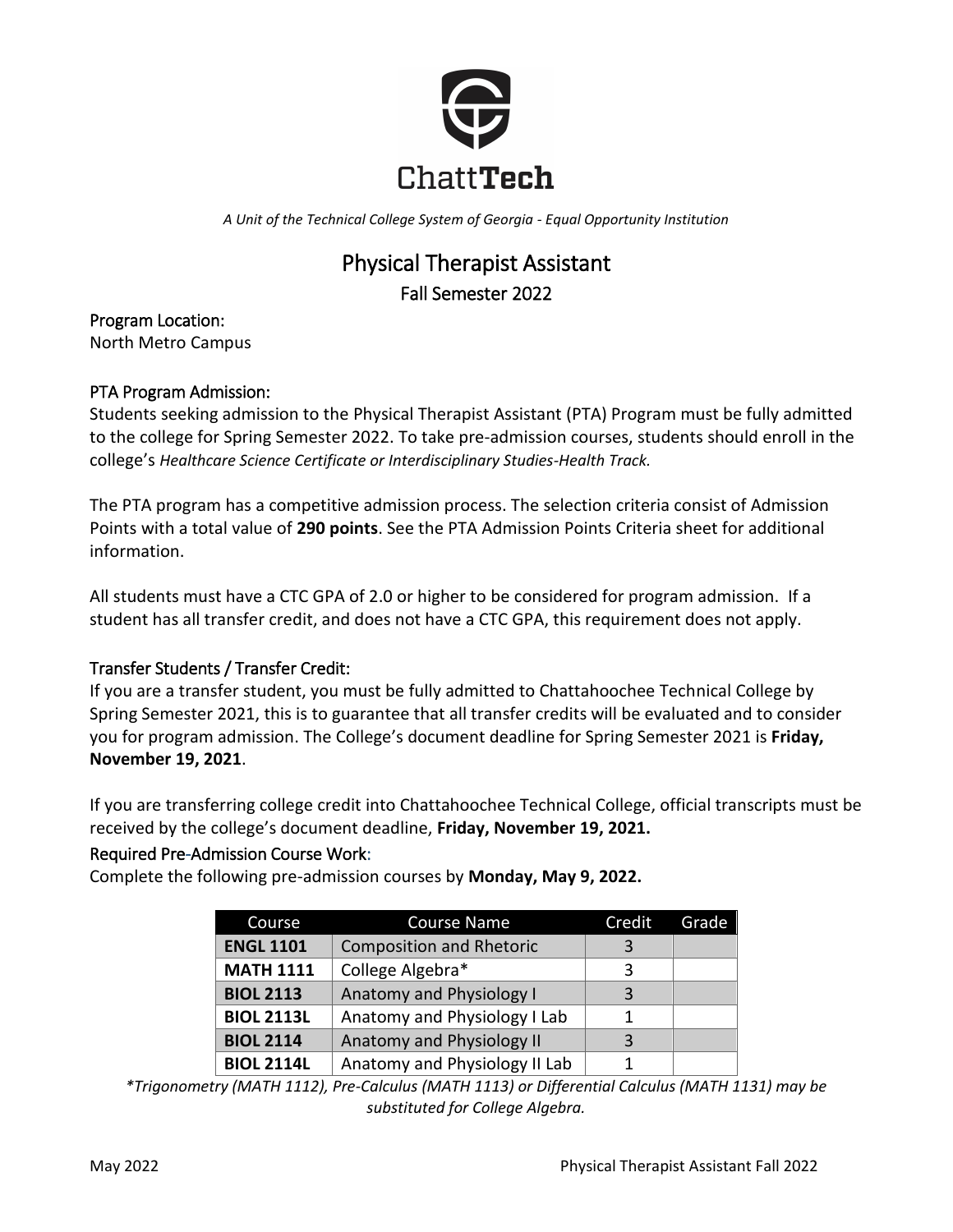# Optional Course Work:

Completion of the following courses by **Monday, May 9, 2022,** will provide an opportunity to earn additional admission points**.** See the PTA Admission Sheet for more details.

I

| Course           | Course Name                                    | Credit Grade |
|------------------|------------------------------------------------|--------------|
| <b>ALHS 1090</b> | Medical Terminology for Allied Health Sciences |              |

#### Additional Required Courses:

The following pre-admission courses must be completed or transferred into CTC's Banner system by **Monday, August 1, 2022,** with a grade of "C" or higher:

| Course                       | Course Name                    | Credit | Grade |
|------------------------------|--------------------------------|--------|-------|
| <b>PHYS 1110*</b>            | <b>Conceptual Physics</b>      |        |       |
| <b>PHYS 1110L*</b>           | <b>Conceptual Physics Lab</b>  |        |       |
| <b>PSYC 1101</b>             | <b>Introductory Psychology</b> | 3      |       |
| <b>PSYC 2103</b>             | Human Development              |        |       |
| <b>Humanities Elective**</b> |                                |        |       |

*\*Satisfactorily completed coursework of both PHYS 1111 & PHYS 1111L –Introductory Physics I and PHYS 1112 & PHYS 1112L-Introductory Physics II classes will fulfill the requirement of PHYS 1110.*

*\*\*Humanities Elective- Select one: ENGL 2130, HUMN 1101, ARTS 1101, MUSC 1101, MUSC 2040, THEA 1101, ENGL 2110*

## Course Attempts and Point Calculations:

Students are allowed two attempts in the Anatomy and Physiology I and Anatomy and Physiology II courses that will be awarded as admission points. Should a student attempt a class more than twice, only the first two attempts will be considered when calculating admission points**.**

# ATI TEAS:

Take the ATI TEAS by **Friday, April 29, 2022,** and achieve a minimum total adjusted score of **70.00**. A student may take the ATI TEAS two (2) times in a calendar year and must wait a minimum of 30 calendar days in between attempts. The ATI TEAS score is valid for five years.

The ATI TEAS is a standardized test that measures the student's ability in math, reading, grammar and science. A study guide and practice test can be purchased at [ATI Testing.](http://www.atitesting.com/) The ATI TEAS is available through the Chattahoochee Technical College's Corporate and Professional Education Department.

#### **Immunizations:**

Chattahoochee Technical College does not require vaccinations as criteria for admission and enrollment of students; however, immunizations are required for college health programs by our clinical partners. Students may not complete clinical rotations without meeting clinical site immunization requirements. All required vaccinations must be complete prior to starting clinical practice. Students completing internships or practicums in other majors must adhere to all job site vaccination guidelines. Clinical and job site requirements can and do change without notice or input from the College.